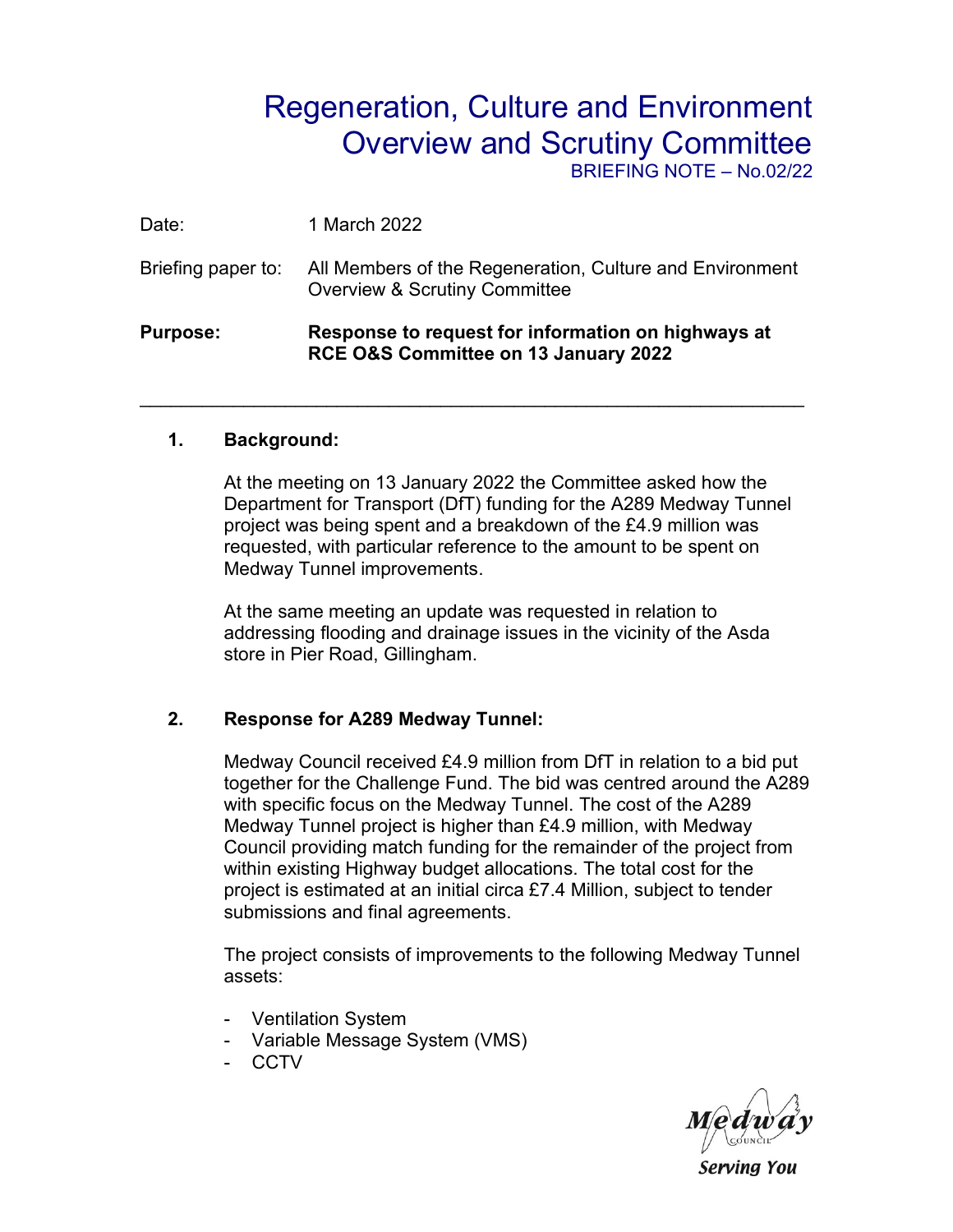- VAID (Automated detection system for various alarms)
- SCADA (Medway Tunnel central control computer system for all tunnel systems)
- Pumps and Sumps
- Communications Network
- Air Quality Measurement System
- Sump Gas Sampling
- Replacement of all standard manholes

The project also consists of the following non tunnel elements:

- Rebuild of parapet on Pier Road Retaining Wall
- Resurfacing of several sections on the A289

The current estimated breakdown of spend is 81% on tunnel assets, and 19% on the other elements on the A289. This is subject to tender submissions.

## **Response to flooding at Pier Road:**

Highways have been in discussions with Southern Water in relation to the localised flooding on Pier Road when subject to extreme rainfall. The gullies in this area are owned and maintained by Highways and then drain to a Southern Water pumping station located just by Pier Approach Road.

The flooding is caused by the capacity and pumping limits of the pumping station. It can only hold a certain amount of water and Southern Water are also restricted to the amount of water they can pump upstream without risking fracturing pipes and putting additional pressure on infrastructure. Therefore, in cases of extreme rainfall, these limits can cause water to back up the pipes and out of the gullies onto the road.

With Southern Water being unable to make any changes to their assets, it unfortunately means that Medway Council are limited to looking at options of improvements to the local Highway Drainage network. It is anticipated that any improvement works would be of a large scale and have a high associated cost, which would likely exceed existing budgets. However, Medway Council are exploring the use of external professional services to undertake a feasibility study into the cost and options of these potential works.

In addition, Highways are currently working with the Transformation team to have gully sensors installed to monitor water levels and link them to electronic LED signs. We understand this does not resolve the

*Medway* 

Serving You